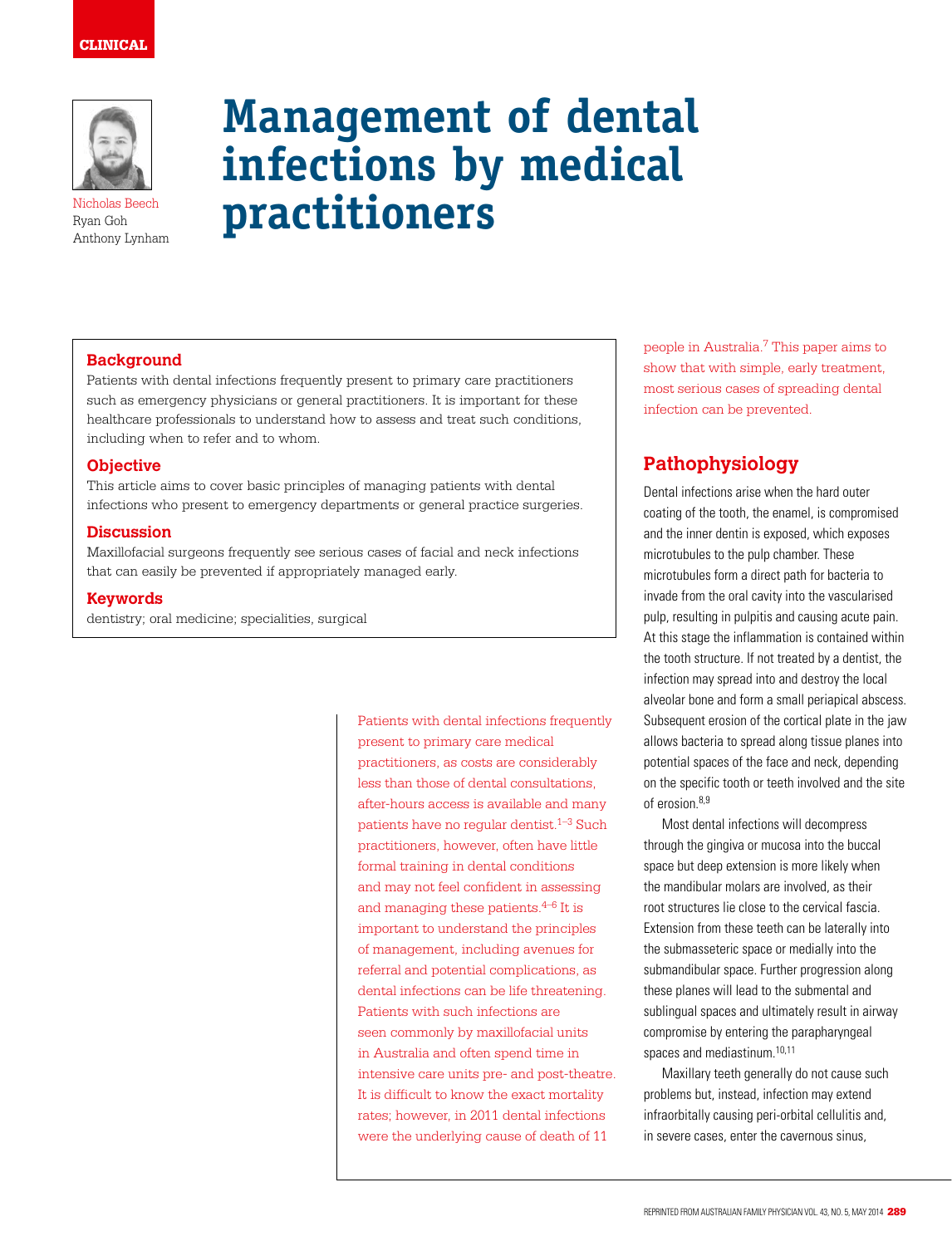| Table 1. Schematic representation of tooth numbering system used in Australia |    |    |    |    |    |     |    |                   |    |    |    |    |    |    |    |
|-------------------------------------------------------------------------------|----|----|----|----|----|-----|----|-------------------|----|----|----|----|----|----|----|
| Upper right                                                                   |    |    |    |    |    |     |    | <b>Upper left</b> |    |    |    |    |    |    |    |
| 18                                                                            | 17 | 16 | 15 | 14 | 13 | 12. | 11 | 21                | 22 | 23 | 24 | 25 | 26 | 27 | 28 |
| 48                                                                            | 47 | 46 | 45 | 44 | 43 | 42  | 41 | 31                | 32 | 33 | 34 | 35 | 36 | 37 | 38 |
| Lower right                                                                   |    |    |    |    |    |     |    | Lower left        |    |    |    |    |    |    |    |

causing cavernous sinus thrombosis and visual loss. Additionally, infection from maxillary teeth can spread into the cranial vault and cause encephalitis or meningitis.<sup>9</sup>

#### **Assessment**

Assessment of patients with a presumed dental infection is no different from that required for other conditions. Following a primary survey to assess airway, breathing and circulation the clinician should take a detailed history, perform a physical examination and order relevant investigations.

Symptoms of early dental infections include localised pain, facial swelling, halitosis and general malaise. There is often a long history of dental pain and the patient may have had prior dental treatment such as root canal therapy.12 As the infection progresses, the patient may complain of the much more serious features of trismus, dysphagia, dyspnea, inability to protrude the tongue or swallow saliva, hoarse voice and stridor. The patient may lean forward in an effort to open their own airway.

The most important feature on examination is the patency of the airway. If there is any doubt, the patient should be placed in an environment, such as an emergency department, where an unstable airway can be appropriately managed and the oral and maxillofacial unit should be informed.

The face should be examined for swelling and induration. If present, the extent of these features and whether they have crossed the lower border of the mandible should be determined. Ask the patient to open their mouth as wide as they can and measure the distance between the medial incisors: a distance of <20–30 mm means that it will be difficult to intubate the patient and nasal intubation or a surgical airway may be required. Ask the patient if they can protrude their tongue and swallow, as the inability to do so may be due to an infection in the sublingual space that

is raising the floor of the mouth and posteriorly displacing the tongue.<sup>10</sup>

The oral cavity should be examined using a light source, looking for buccal swelling or a visible punctum. Each tooth should be examined individually for appearance, mobility and percussion tenderness. It is useful to understand the different numbering systems for teeth when referring to dentists or oral and maxillofacial surgeons. The most common system involves two numbers: the first number denotes the quadrant, 1 being the upper right and progressing clockwise to 4 as the lower right; the second number, 1–8, denotes medial to lateral (Table 1).

The examination should include other causes of the presenting complaint as it may not be dental in origin; for example, tonsillar and salivary gland infections may cause lower facial swelling and dysphagia, and acute sinusitis or ear infections can cause upper facial swelling.

### **Investigations**

Relevant investigations include simple blood tests, such as a full blood count and electrolytes, and an orthopantomogram (OPG) to assess the dentition (*Figure 1*). If the patient has generalised symptoms, blood cultures should be taken. Blood

tests such as C-reactive protein do not often change the patient's management.

A contrast computed tomography (CT) scan of the neck and lower face should only be performed if the patient's presentation warrants it, for example, to identify a deep space infection.<sup>8</sup> If the patient is not stable enough for a CT or the assessment does not warrant a CT, an OPG may be sufficient. If there is doubt as to the type of imaging required, it is prudent to consult the oral and maxillofacial team.

## **Management**

The severity of the infection will dictate whether the patient can be managed as an outpatient under the care of a dentist, or if they will require referral to a hospital emergency department.

If the patient has airway compromise, significant facial swelling or trismus, is systemically unwell or has significant medical comorbidities, they will require admission for incision and drainage of the abscess, extraction of unrestorable teeth and possible placement of external drains.

If the patient does not require admission they should be referred to a dental practitioner for prompt evaluation and consideration of tooth-



Figure 1. Orthopantomogram